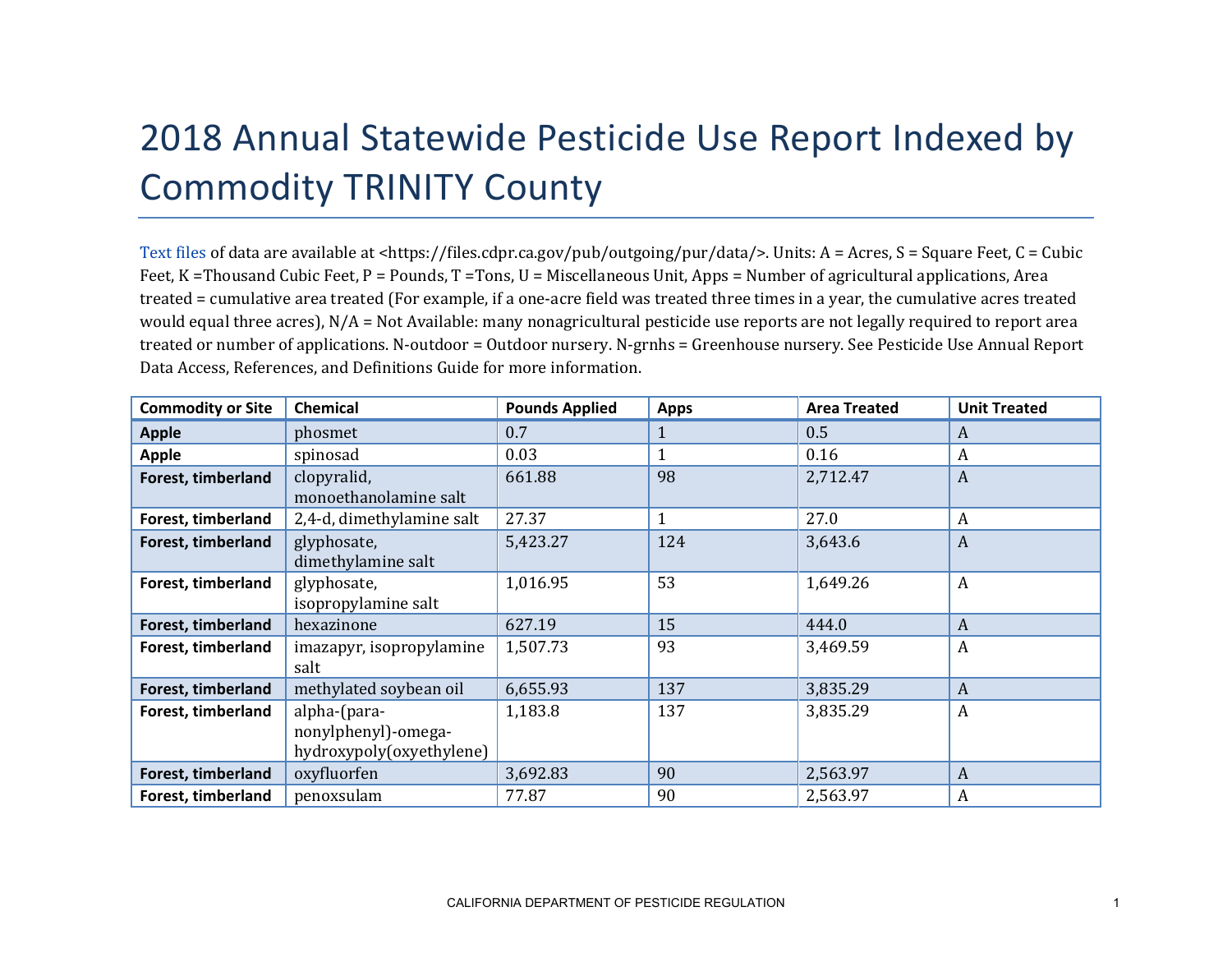| <b>Commodity or Site</b> | Chemical                  | <b>Pounds Applied</b> | <b>Apps</b>  | <b>Area Treated</b> | <b>Unit Treated</b> |
|--------------------------|---------------------------|-----------------------|--------------|---------------------|---------------------|
| Landscape                | acephate                  | 0.54                  | N/A          | N/A                 | N/A                 |
| maintenance              |                           |                       |              |                     |                     |
| Landscape                | carfentrazone-ethyl       | < 0.01                | N/A          | N/A                 | N/A                 |
| maintenance              |                           |                       |              |                     |                     |
| Landscape                | chlorsulfuron             | 0.45                  | N/A          | N/A                 | N/A                 |
| maintenance              |                           |                       |              |                     |                     |
| Landscape                | 2,4-d, 2-ethylhexyl ester | 0.01                  | N/A          | N/A                 | N/A                 |
| maintenance              |                           |                       |              |                     |                     |
| Landscape                | dicamba                   | < 0.01                | N/A          | N/A                 | N/A                 |
| maintenance              |                           |                       |              |                     |                     |
| Landscape                | diphacinone               | < 0.01                | N/A          | N/A                 | N/A                 |
| maintenance              |                           |                       |              |                     |                     |
| Landscape                | dithiopyr                 | < 0.01                | N/A          | N/A                 | N/A                 |
| maintenance              |                           |                       |              |                     |                     |
| Landscape                | glyphosate,               | 31.62                 | N/A          | N/A                 | N/A                 |
| maintenance              | isopropylamine salt       |                       |              |                     |                     |
| Landscape                | imazapyr, isopropylamine  | 3.79                  | N/A          | N/A                 | N/A                 |
| maintenance              | salt                      |                       |              |                     |                     |
| Landscape                | isoxaben                  | 0.09                  | N/A          | N/A                 | N/A                 |
| maintenance              |                           |                       |              |                     |                     |
| Landscape                | mecoprop-p                | < 0.01                | N/A          | N/A                 | N/A                 |
| maintenance              |                           |                       |              |                     |                     |
| Landscape                | sulfometuron-methyl       | 0.91                  | N/A          | N/A                 | N/A                 |
| maintenance              |                           |                       |              |                     |                     |
| Landscape                | trifluralin               | 0.34                  | N/A          | N/A                 | N/A                 |
| maintenance              |                           |                       |              |                     |                     |
| Peach                    | copper hydroxide          | 2.31                  | $\mathbf{1}$ | 0.5                 | $\mathbf{A}$        |
| Peach                    | mineral oil               | 5.3                   | $\mathbf{1}$ | 0.5                 | $\mathbf{A}$        |
| Pear                     | phosmet                   | 0.7                   | $\mathbf{1}$ | 0.5                 | $\boldsymbol{A}$    |
| Pear                     | spinosad                  | 0.03                  | $\mathbf{1}$ | 0.16                | $\boldsymbol{A}$    |
| <b>Regulatory pest</b>   | boric acid                | 0.04                  | N/A          | N/A                 | N/A                 |
| control                  |                           |                       |              |                     |                     |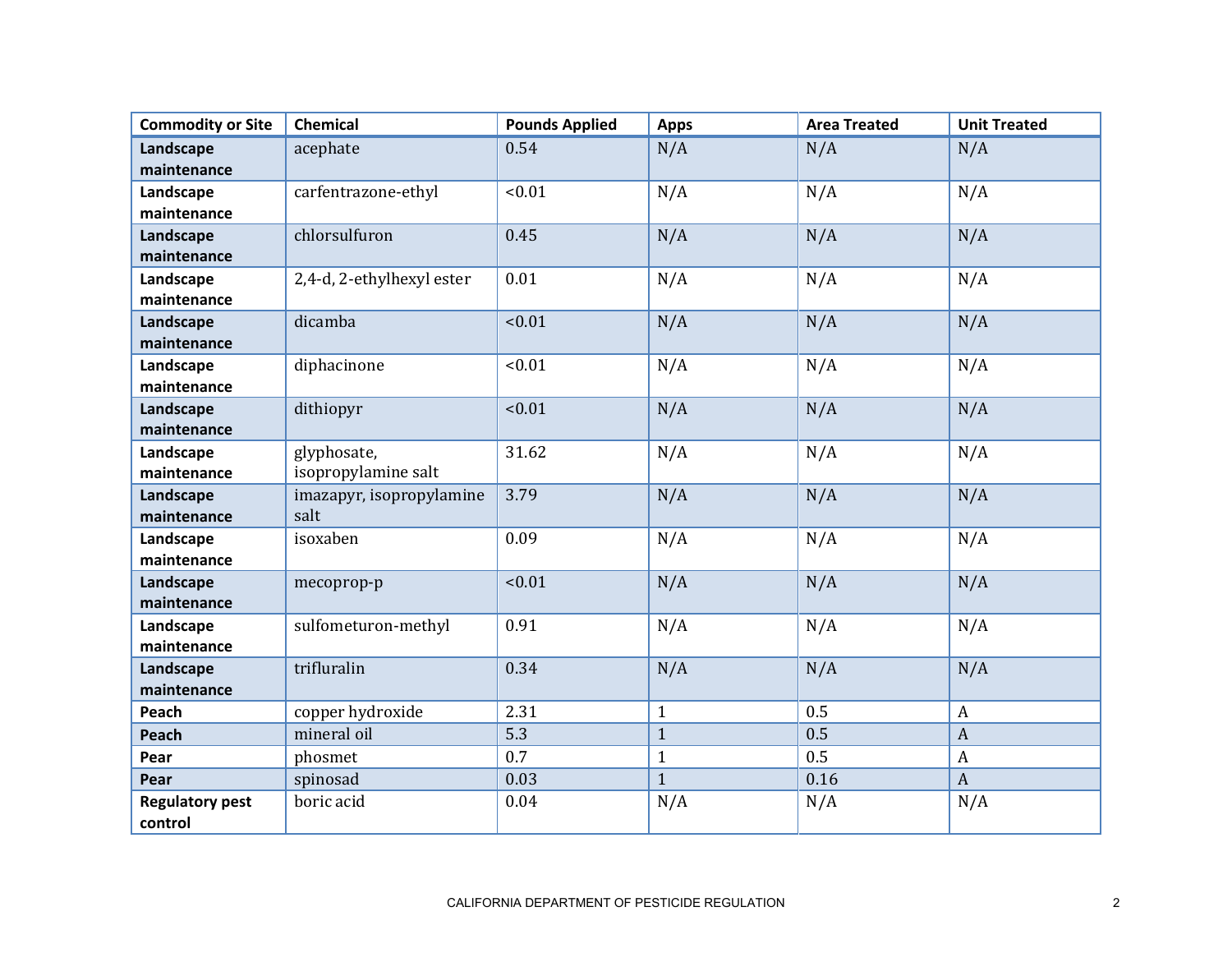| <b>Commodity or Site</b> | Chemical                                                                  | <b>Pounds Applied</b> | <b>Apps</b> | <b>Area Treated</b> | <b>Unit Treated</b> |
|--------------------------|---------------------------------------------------------------------------|-----------------------|-------------|---------------------|---------------------|
| <b>Regulatory pest</b>   | cyfluthrin                                                                | 0.01                  | N/A         | N/A                 | N/A                 |
| control                  |                                                                           |                       |             |                     |                     |
| <b>Regulatory pest</b>   | silica aerogel                                                            | < 0.01                | N/A         | N/A                 | N/A                 |
| control                  |                                                                           |                       |             |                     |                     |
| <b>Rights of way</b>     | acephate                                                                  | 0.03                  | N/A         | N/A                 | N/A                 |
| <b>Rights of way</b>     | allyloxypolyethylene                                                      | < 0.01                | N/A         | N/A                 | N/A                 |
|                          | glycol acetate                                                            |                       |             |                     |                     |
| <b>Rights of way</b>     | aminocyclopyrachlor,<br>potassium salt                                    | < 0.01                | N/A         | N/A                 | N/A                 |
| <b>Rights of way</b>     | aminopyralid,                                                             | 0.13                  | N/A         | N/A                 | N/A                 |
|                          | triisopropanolamine salt<br>benzoic acid                                  | < 0.01                |             |                     |                     |
| <b>Rights of way</b>     |                                                                           |                       | N/A         | N/A                 | N/A                 |
| <b>Rights of way</b>     | borax                                                                     | 601.6                 | N/A         | N/A                 | N/A                 |
| <b>Rights of way</b>     | chlorsulfuron                                                             | 0.12                  | N/A         | N/A                 | N/A                 |
| <b>Rights of way</b>     | copper carbonate, basic                                                   | 23.15                 | N/A         | N/A                 | N/A                 |
| <b>Rights of way</b>     | copper hydroxide                                                          | 1.2                   | N/A         | N/A                 | N/A                 |
| <b>Rights of way</b>     | diethylene glycol                                                         | < 0.01                | N/A         | N/A                 | N/A                 |
| <b>Rights of way</b>     | dimethyl alkyl tertiary<br>amines                                         | < 0.01                | N/A         | N/A                 | N/A                 |
| <b>Rights of way</b>     | dimethylpolysiloxane                                                      | < 0.01                | N/A         | N/A                 | N/A                 |
| <b>Rights of way</b>     | fatty acids, mixed                                                        | 0.01                  | N/A         | N/A                 | N/A                 |
| <b>Rights of way</b>     | flumioxazin                                                               | 0.37                  | N/A         | N/A                 | N/A                 |
| <b>Rights of way</b>     | glufosinate-ammonium                                                      | 0.01                  | N/A         | N/A                 | N/A                 |
| <b>Rights of way</b>     | glyphosate,<br>isopropylamine salt                                        | 15.91                 | N/A         | N/A                 | N/A                 |
| <b>Rights of way</b>     | 2-(3-hydroxypropyl)-<br>hepta-methyl trisiloxane,<br>ethoxylated, acetate | 0.02                  | N/A         | N/A                 | N/A                 |
| <b>Rights of way</b>     | indaziflam                                                                | 0.06                  | N/A         | N/A                 | N/A                 |
| <b>Rights of way</b>     | metam-sodium                                                              | 363.94                | N/A         | N/A                 | N/A                 |
| <b>Rights of way</b>     | methylated soybean oil                                                    | 0.12                  | N/A         | N/A                 | N/A                 |
| <b>Rights of way</b>     | mineral oil                                                               | 0.01                  | N/A         | N/A                 | N/A                 |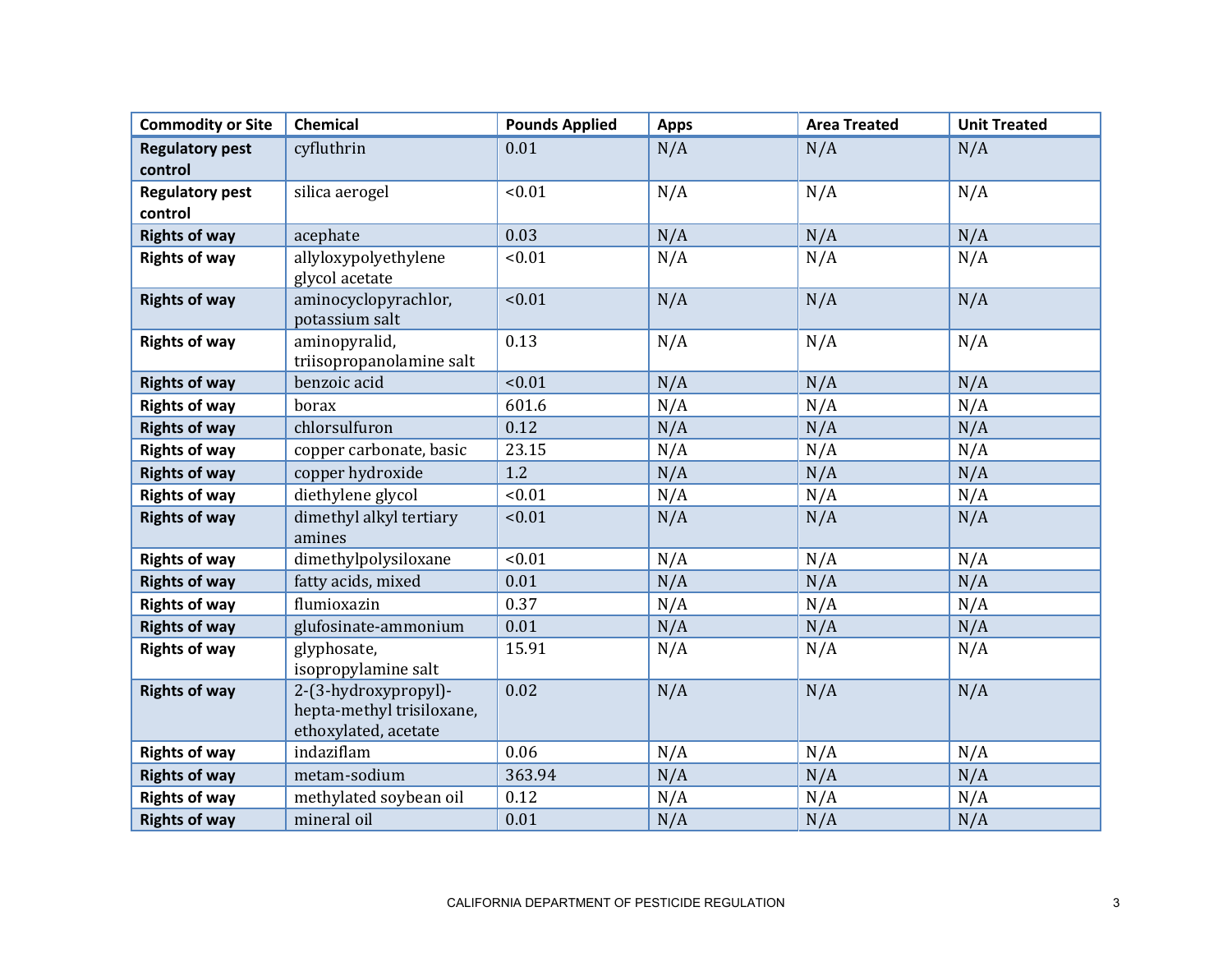| <b>Commodity or Site</b>          | Chemical                                                        | <b>Pounds Applied</b> | <b>Apps</b> | <b>Area Treated</b> | <b>Unit Treated</b> |
|-----------------------------------|-----------------------------------------------------------------|-----------------------|-------------|---------------------|---------------------|
| <b>Rights of way</b>              | alpha-(para-<br>nonylphenyl)-omega-<br>hydroxypoly(oxyethylene) | 0.01                  | N/A         | N/A                 | N/A                 |
| <b>Rights of way</b>              | oleic acid, ethyl ester                                         | 14.3                  | N/A         | N/A                 | N/A                 |
| <b>Rights of way</b>              | oleic acid, methyl ester                                        | 0.32                  | N/A         | N/A                 | N/A                 |
| <b>Rights of way</b>              | polyethylene glycol<br>diacetate                                | < 0.01                | N/A         | N/A                 | N/A                 |
| <b>Rights of way</b>              | polyethylene glycol<br>stearate                                 | 3.57                  | N/A         | N/A                 | N/A                 |
| <b>Rights of way</b>              | rimsulfuron                                                     | < 0.01                | N/A         | N/A                 | N/A                 |
| <b>Rights of way</b>              | sulfentrazone                                                   | 0.04                  | N/A         | N/A                 | N/A                 |
| <b>Rights of way</b>              | sulfometuron-methyl                                             | 0.23                  | N/A         | N/A                 | N/A                 |
| <b>Rights of way</b>              | triclopyr, triethylamine<br>salt                                | 10.07                 | N/A         | N/A                 | N/A                 |
| <b>Rights of way</b>              | alpha-undecyl-omega-<br>hydroxypoly(oxyethylene)                | 0.01                  | N/A         | N/A                 | N/A                 |
| <b>Structural pest</b><br>control | d-trans allethrin                                               | < 0.01                | N/A         | N/A                 | N/A                 |
| <b>Structural pest</b><br>control | bifenthrin                                                      | 2.33                  | N/A         | N/A                 | N/A                 |
| <b>Structural pest</b><br>control | boric acid                                                      | 1.28                  | N/A         | N/A                 | N/A                 |
| <b>Structural pest</b><br>control | bromadiolone                                                    | < 0.01                | N/A         | N/A                 | N/A                 |
| <b>Structural pest</b><br>control | chlorfenapyr                                                    | 0.05                  | N/A         | N/A                 | N/A                 |
| <b>Structural pest</b><br>control | cyfluthrin                                                      | 0.4                   | N/A         | N/A                 | N/A                 |
| <b>Structural pest</b><br>control | beta-cyfluthrin                                                 | 0.13                  | N/A         | N/A                 | N/A                 |
| <b>Structural pest</b><br>control | deltamethrin                                                    | 0.38                  | N/A         | N/A                 | N/A                 |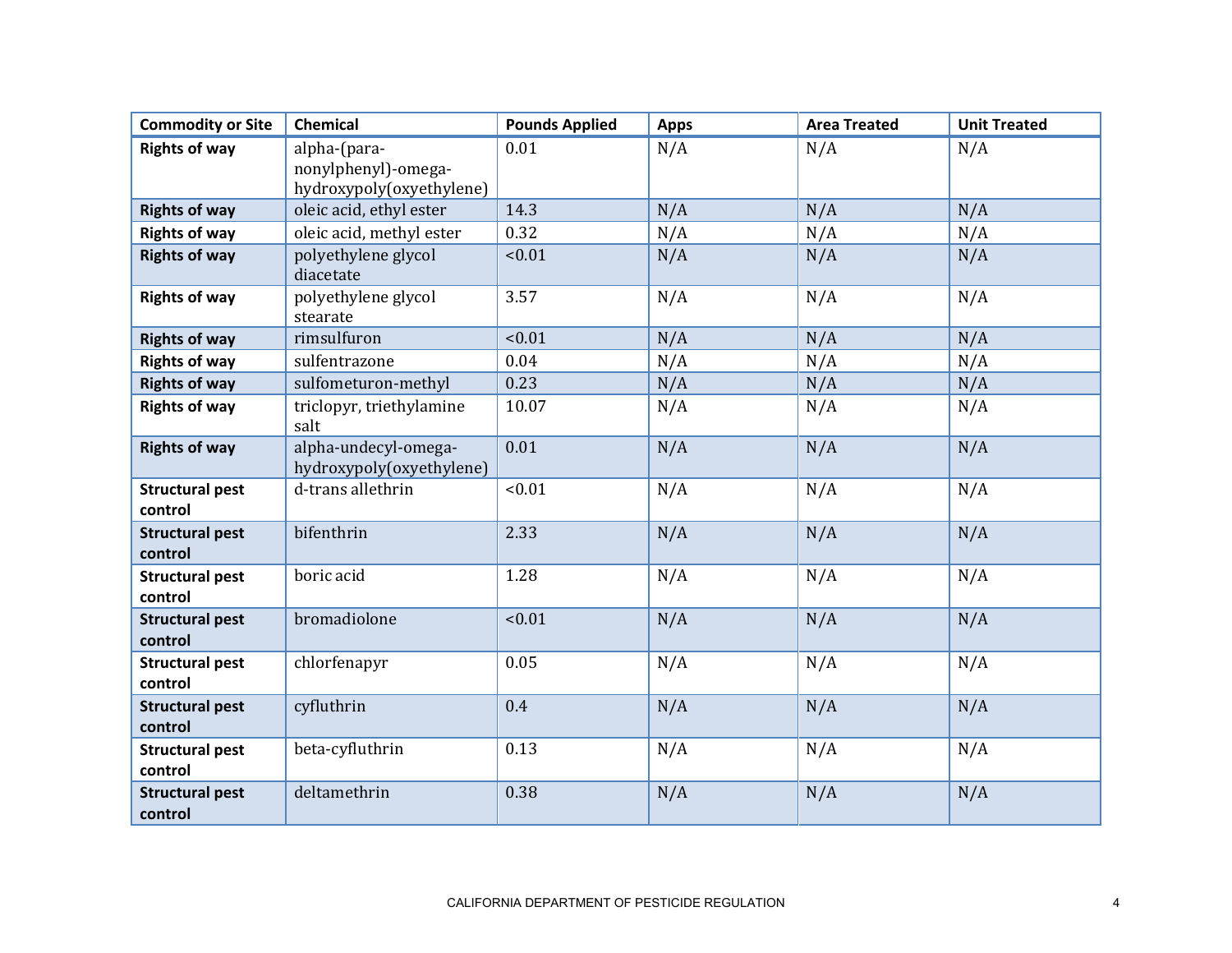| <b>Commodity or Site</b>          | Chemical                             | <b>Pounds Applied</b> | <b>Apps</b> | <b>Area Treated</b> | <b>Unit Treated</b> |
|-----------------------------------|--------------------------------------|-----------------------|-------------|---------------------|---------------------|
| <b>Structural pest</b>            | diatomaceous earth                   | < 0.01                | N/A         | N/A                 | N/A                 |
| control                           |                                      |                       |             |                     |                     |
| <b>Structural pest</b>            | difethialone                         | < 0.01                | N/A         | N/A                 | N/A                 |
| control                           |                                      |                       |             |                     |                     |
| <b>Structural pest</b>            | dinotefuran                          | 0.13                  | N/A         | N/A                 | N/A                 |
| control                           |                                      |                       |             |                     |                     |
| <b>Structural pest</b><br>control | disodium octaborate<br>tetrahydrate  | 49.5                  | N/A         | N/A                 | N/A                 |
| <b>Structural pest</b><br>control | esfenvalerate                        | 0.02                  | N/A         | N/A                 | N/A                 |
| <b>Structural pest</b><br>control | fipronil                             | 2.16                  | N/A         | N/A                 | N/A                 |
| <b>Structural pest</b><br>control | imidacloprid                         | 0.51                  | N/A         | N/A                 | N/A                 |
| <b>Structural pest</b><br>control | indoxacarb                           | < 0.01                | N/A         | N/A                 | N/A                 |
| <b>Structural pest</b><br>control | lambda-cyhalothrin                   | 0.07                  | N/A         | N/A                 | N/A                 |
| <b>Structural pest</b><br>control | phenothrin                           | < 0.01                | N/A         | N/A                 | N/A                 |
| <b>Structural pest</b><br>control | piperonyl butoxide                   | 0.02                  | N/A         | N/A                 | N/A                 |
| <b>Structural pest</b><br>control | piperonyl butoxide, other<br>related | < 0.01                | N/A         | N/A                 | N/A                 |
| <b>Structural pest</b><br>control | prallethrin                          | 0.01                  | N/A         | N/A                 | N/A                 |
| <b>Structural pest</b><br>control | pyrethrins                           | < 0.01                | N/A         | N/A                 | N/A                 |
| <b>Structural pest</b><br>control | pyriproxyfen                         | < 0.01                | N/A         | N/A                 | N/A                 |
| <b>Structural pest</b><br>control | silica aerogel                       | 0.03                  | N/A         | N/A                 | N/A                 |